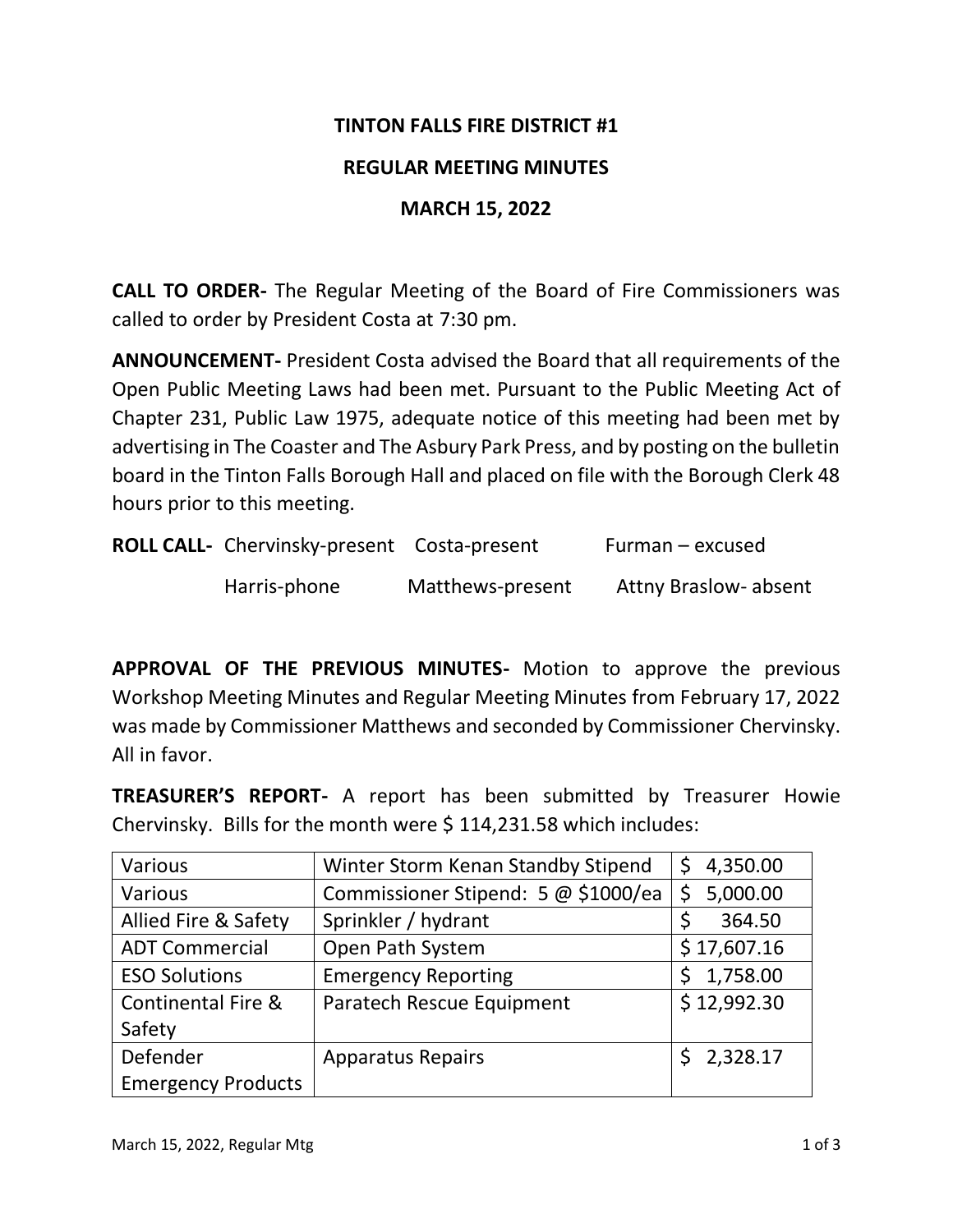| Holman Frenia &     | <b>Audit Services</b>         | \$10,096.00 |
|---------------------|-------------------------------|-------------|
| Allison             |                               |             |
| Koerner & Koerner   | <b>Accounting Services</b>    | 1,112.50    |
| <b>VFIS</b>         | Accident & Sickness Insurance | 9,080.00    |
| Pine Brook Fire Co. | <b>Quarterly stipend</b>      | \$12,500.00 |
| Wayside Fire Co.    | Quarterly stipend             | 5,000.00    |

Motion to pay the bills was made by Commissioner Matthews and seconded by Commissioner Costa. All in favor.

**CHIEF'S REPORT-** Reviewed at Workshop Meeting.

# **DEPUTY CHIEF'S REPORT –** Progress

**TRAINING/COMPLAINCE –** covered in Workshop Meeting. Training schedule has been sent out by the Fire Chief.

# **OLD BUSINESS**

#### **36-2-75 -**

Information has been posted for agencies to bid on the apparatus. Viewing dates have been published for March 21 and March 26. Bids are due on the next meeting date.

#### **NEW BUSINESS**

# **Equipment -**

Discussion held on updating SOPs for purchasing small items. Two Commissioners will be able to approve purchases up to a certain amount to alleviate waiting for monthly meetings for approval.

Motion to approved requested equipment noted at Workshop Meeting made by Commissioner Matthews, seconded by Commissioner Chervinsky, all in favor.